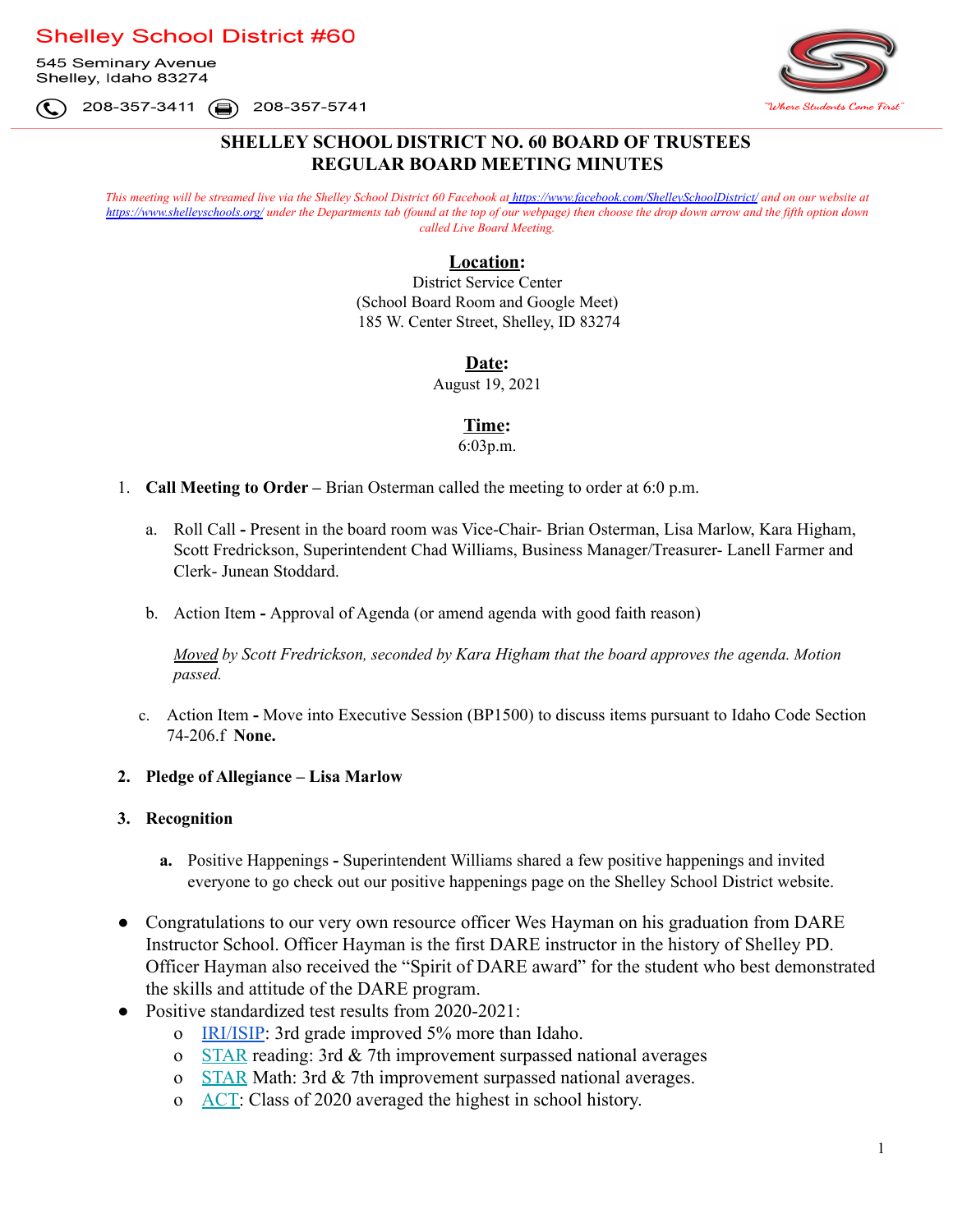- o [SAT:](https://docs.google.com/spreadsheets/d/1nixYcfbhVdcIxp9qqMXq80t6x0IhPiDatSSFgDJ4Z94/edit#gid=318388027) The % who met the college readiness benchmark in reading  $\&$  writing surpassed the state of Idaho.
- o [College Credit:](https://docs.google.com/spreadsheets/d/15yTzuptjgDSv9dUZjsMo7VC6bVvyLHdQeQVx53s7JwE/edit#gid=159295994) Class of 2021 graduated w/ 1413 college credits
- b. District Recognition
	- **District** Robyn Elswood recognized Kristen Barnard. Kristen is a 2<sup>nd</sup> grade teacher at Sunrise Elementary and the PIBS coach as well. As part of her PIBS responsibilities she organized monthly meetings and trainings to help all the teachers at Sunrise master the PIBS program. Kristen was recognized for going the extra mile on behalf of her coworkers.

### *4.* **Possible actions(s) from the Executive Session may be taken - None**

## **5. Consent Calendar**

*Moved by Lisa Marlow, seconded by Scott Fredrickson that the board approves the consent calendar. Motion passed.*

i) Action Item **-** Resignations/Retirements [Christopher](https://drive.google.com/file/d/1aMmC77hI7E7PCYH39S3NpbmhXc3_AiOU/view?usp=sharing) Fielding - Hobbs teacher, Shad [Foster](https://drive.google.com/file/d/1GJRR7ql37HjGjEOSFFqU9BSP9V6uxXMC/view?usp=sharing) - Hobbs [wrestling](https://drive.google.com/file/d/1GJRR7ql37HjGjEOSFFqU9BSP9V6uxXMC/view?usp=sharing) coach, Leslie Jones - [Preschool](https://drive.google.com/file/d/1a4TbdikDWwfNJIHWOyznVm04WBhmy7I9/view?usp=sharing) Aide;

ii). New Hires-Justin Staker- [Technology](https://drive.google.com/file/d/1hORsiwO7WIIL5yJuN8TrpPK1tMXS-2Op/view?usp=sharing) Technician Specialist II, Ashley [Christensen](https://drive.google.com/file/d/1P48prU1V8ea1V0H6_TkepNUGHTYZpxaf/view?usp=sharing) - 3rd grade [teacher](https://drive.google.com/file/d/1P48prU1V8ea1V0H6_TkepNUGHTYZpxaf/view?usp=sharing), Joshua Campbell - Industrial [Arts/Math](https://drive.google.com/file/d/1YBfODdbeRZghax9tGyIvQURUPzEwruH0/view?usp=sharing) teacher - [Hobbs,](https://drive.google.com/file/d/1tLu7e6Ra9h0GjAflWoEXoZfVVpJM4sb9/view?usp=sharing) Laree [Johnson](https://drive.google.com/file/d/19tlo095UbbwO5PHdcUViqx6rkOsM2Rx8/view?usp=sharing) - Title 1 Aide- [Sunrise](https://drive.google.com/file/d/19tlo095UbbwO5PHdcUViqx6rkOsM2Rx8/view?usp=sharing), Sarah Acree - Title 1 Aide - [Riverview](https://drive.google.com/file/d/12ovbTaOeXiSPCI5RsBnAt1EtEc-lgD4i/view?usp=sharing), [Cassandra](https://drive.google.com/file/d/1fsnWlBL7ExQmS5oqpKRUmyzQsSKEws0J/view?usp=sharing) Davis- Substitute, [Kandis](https://drive.google.com/file/d/1UfzrsyXno7n3sONIKfvRU0BjMzCGsDCO/view?usp=sharing) Smith - [Substitute,](https://drive.google.com/file/d/1UfzrsyXno7n3sONIKfvRU0BjMzCGsDCO/view?usp=sharing) Cindy Telford- [Reading/Literacy](https://drive.google.com/file/d/1bovJ8tUJWyx2L8RBO5jKjeuSpzOCy1W7/view?usp=sharing) Coach - Riverview, Carla Francis - [Substitute](https://drive.google.com/file/d/1xXwf22jl5G4WcS2WmX1xy79vaTgPYHJi/view?usp=sharing), [Randy](https://drive.google.com/file/d/1jeJgSqMHl_0VXTbcpfouoDeRH1gMOydt/view?usp=sharing) Haderlie - Noon [Detention](https://drive.google.com/file/d/1jeJgSqMHl_0VXTbcpfouoDeRH1gMOydt/view?usp=sharing) aide- Hobbs, Josh Lehman - [Crossing](https://drive.google.com/file/d/1nfPztGrVi_8yHfcl2WCMdMAAjDsX_eZk/view?usp=sharing) Guard- Sunrise, Jennifer [Redman](https://drive.google.com/file/d/1Z44tpJwHWnkhZ64_pdd-TXv_yGIujqtR/view?usp=sharing) - music aide- [Sunrise,](https://drive.google.com/file/d/1Z44tpJwHWnkhZ64_pdd-TXv_yGIujqtR/view?usp=sharing);

- a. July 22, 2021 Board Minutes
- b. Ratification of July Bills
- c. Board Policy Section 5000
- **12. Patron Input (Form [15500F\)](https://docs.google.com/document/d/1zktEuoyPXmFa0RoC4uRNW_ocb80l4wtOdhKJnprsmlA/edit?ts=5d28e76b)** Input is welcome by submitting your comments or questions to *[jstoddard@shelleyschools.org](mailto:sharker@shelleyschools.org)* **before** the start of the meeting or by attending the meeting in person and filling out a request form. **None**

# **13. Reports**

a. Discussion Item - Budget, ESSER, - (Lanell Farmer)

Mrs. Farmer reported that we are at 8.33% into our budget and on track. She also discussed ESSER funds.

b. Discussion Item- Enrollment, Emergency Levy, Continuous Improvement Plan, Covid. Enrollment is not finalized as of today. PK -12<sup>th</sup> grade enrollment is up. The district is not bursting but full. 7.5% increase in enrollment. The enrollment for alternative school is currently 22 students.

# **14. Unfinished Business**

a. Action Item-Action Item-Board Policy Section 6000, final [draft](https://docs.google.com/document/d/14wA6SKibiSz5fB5F8sslF9KYINxHpn2Ju_Gl_G_-l3E/edit), 2<sup>nd</sup> draft, 1<sup>st</sup> draft, (2nd reading)

*Moved by Lisa Marlow seconded by Kara Higham that the board move to consent calendar. Motion passed.*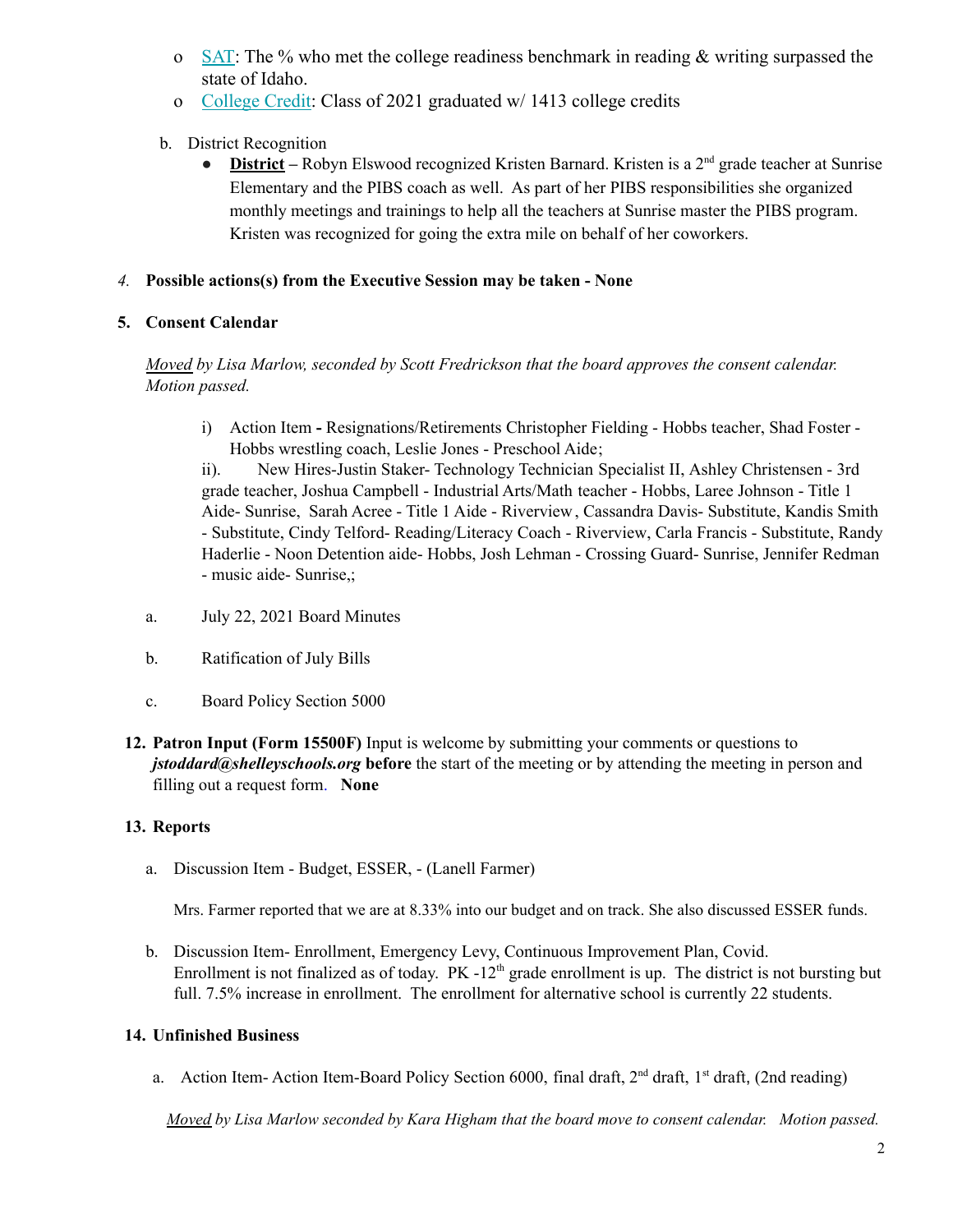### **15. New Business**

#### a. Action Item- Golf Coaching Stipends (Mr. Wells)

*Moved by Scott Fredrickson seconded by Kara Higham that the board to approve a stipend for a 2nd golf coach. Motion passed.*

### b. Action Item- Spring 2021 BP 2605.

*Moved by Lisa Marlow, seconded by Scott Fredrickson that the board approve Spring 2021 BP updates as a 1st reading, Motion passed.*

c. Discussion Item-Board Policy Section 9000 1<sup>st</sup> draft.

These are items that are not required but it is requested that the board review it and see if any items should be moved forward for policy adoption. Two board members asked to review Section 9000.

d. Action Item – Board Policy BP 2505 Clarify verbiage. 80% of credits must be passed and you must pass at least one Math and English A and B in 8<sup>th</sup> grade to advance. This follows Idaho code.

*Moved by Scott Fredrickson, seconded by Lisa Marlow that the board move BP 2605 to a second reading. Motion passed.*

e. Action Item- Alternative Authorizations (Lanell Farmer)

*Moved by Lisa Marlow, seconded by Scott Fredrickson that the board recognize the position of PE/ Health teacher at Stuart Elementary and Hobbs Middle School as an area of need and declare that we hire Derek Peterson. Motion passed.*

*Moved by Lisa Marlow, seconded by Kara Higham that the board recognize the position of Preschool teacher at Riverview as an area of need and declare that we hire Laura Metcalf-Searle. Motion passed.*

f. Discussion Item- Board Elections (Junean Stoddard) The upcoming school board election for Zone 4 and Zone 5 will be held on Tuesday, November 2, 2021. Board Member Packets may be picked up at the district office starting on Monday August 23, 2021. Packets will contain all necessary information and forms. The district office will be open from 7:00 a.m. to 5:00 p.m. Monday – Thursday.

The Declaration of Candidacy and Petition of Candidacy forms must be turned into me no later than Friday September 3, 2021, at 5:00 p.m. The district office will be open this particular Friday from 7:00 a.m. to 5:00 p.m. Earlier is suggested.

g. Discussion Item – Annual Safety Meeting (Superintendent Williams) Moved to agenda for next Month.

### **16. Review Work Items –**

Cole Clinger and Scott Fredrickson will review section 9000 to see if any policies need to be moved forward